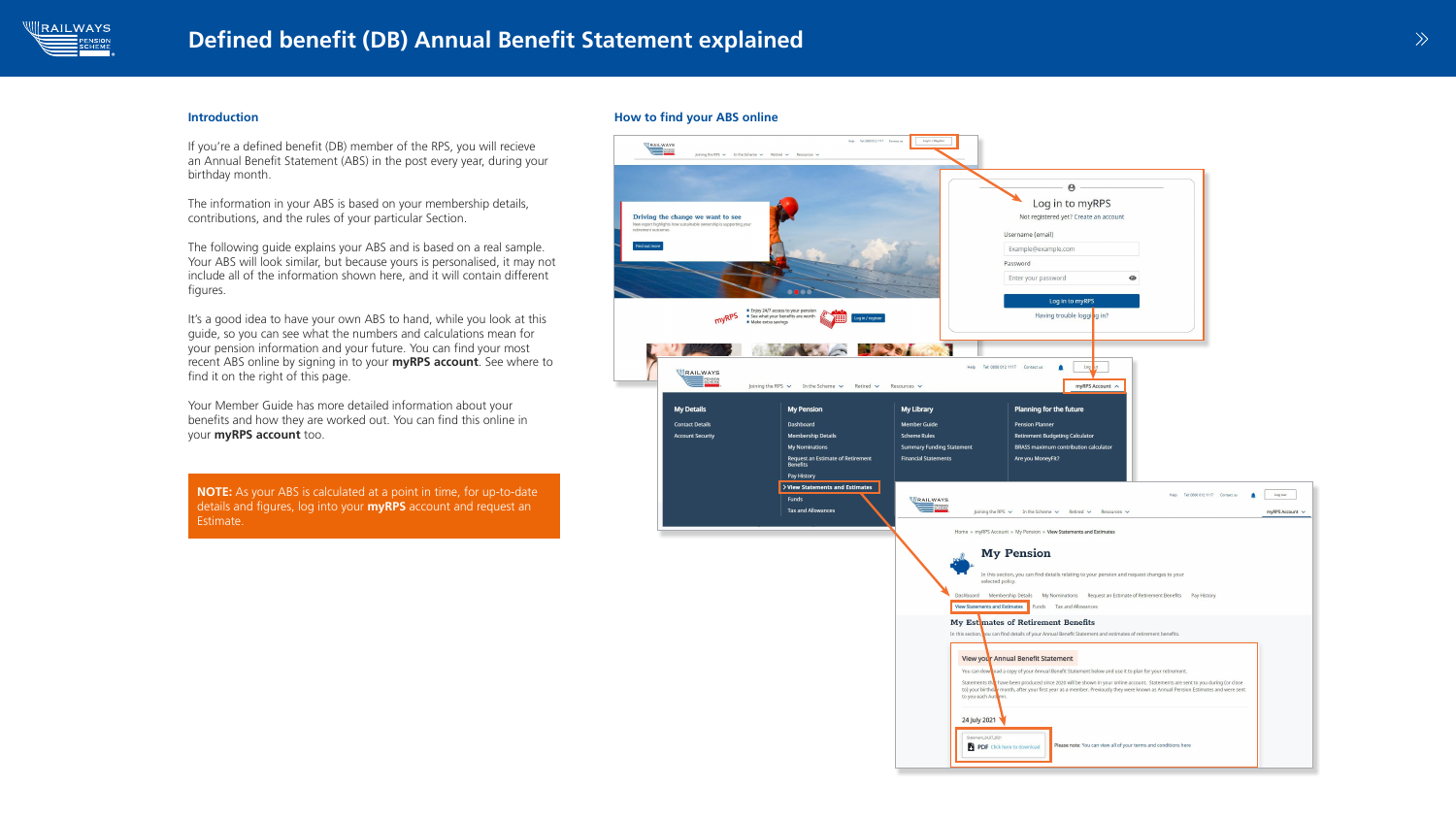

# Defined benefit (DB) Annual Benefit Statement explained

In this example, the member is paying £50 per month AVCs by 'salary sacrifice'.

NOTE: The figures in the example ABS shown are NOT your own pension savings and are included here for illustrative purposes only. While you look at this guide, you'll find it helpful to have your own ABS to hand.

check, go to gov.uk/check-state-pension.



 $\cdots$ 

|                      | <b>Firstname Surname</b>                     |                  |                                                                                                            |
|----------------------|----------------------------------------------|------------------|------------------------------------------------------------------------------------------------------------|
|                      | Day Month Year                               |                  |                                                                                                            |
|                      | 000000000/00                                 |                  |                                                                                                            |
|                      |                                              |                  |                                                                                                            |
|                      |                                              |                  | Section 2 shows your membership details.                                                                   |
|                      | <b>Railways Pension Scheme - XXX Section</b> |                  |                                                                                                            |
|                      |                                              |                  | <b>2.1 Your pension scheme:</b>                                                                            |
|                      | 18 June 2020                                 | $\bullet\bullet$ | The name of the Section in the RPS you are a member of.                                                    |
| <b>or</b>            | 04 June 2027                                 |                  | <b>2.2 Calculation date:</b>                                                                               |
|                      |                                              |                  | The date that this ABS was calculated on.                                                                  |
|                      |                                              |                  | 2.3 Your Normal Retirement Date (NRD):                                                                     |
| :ed:                 | 15 September 2003                            |                  | The benefits shown in your ABS are based on you retiring                                                   |
|                      | 23 year(s) 8 month(s)                        |                  | on this date. From this date you can take unreduced<br>benefits.                                           |
|                      | Your salary details are available at         |                  |                                                                                                            |
|                      | member.railwayspensions.co.uk                |                  | 2.4 Date from which benefits are calculated:<br>This is usually the date you joined the Scheme, unless you |
|                      | 6981.00                                      |                  | have service credits.                                                                                      |
|                      |                                              |                  |                                                                                                            |
|                      |                                              |                  | 2.5 Length of membership:<br>The length of time you will have been a member at your NRD,                   |
|                      | <b>Monthly</b>                               |                  | or at your next birthday if you're over your NRD.                                                          |
|                      | £448.68                                      |                  | 2.6 Pensionable salary:                                                                                    |
|                      | £673.02                                      |                  | The part of your annual salary that your pension benefits                                                  |
|                      | £0.00                                        |                  | are based on. For legal reasons you won't see a figure                                                     |
|                      |                                              |                  | here, but you can find your pensionable salary if you log                                                  |
|                      | £0.00                                        |                  | into your <b>myRPS</b> account.                                                                            |
| $\dot{\mathsf{S}}$ : | £50.00                                       |                  | <b>2.7 Basic state pension:</b>                                                                            |
|                      | ible at member.railwayspensions.co.uk        |                  | The current value of the annual State Pension.                                                             |
|                      |                                              |                  | This is not guaranteed and you may not be eligible. To                                                     |







### 3.5 Your employer's salary sacrifice AVCs: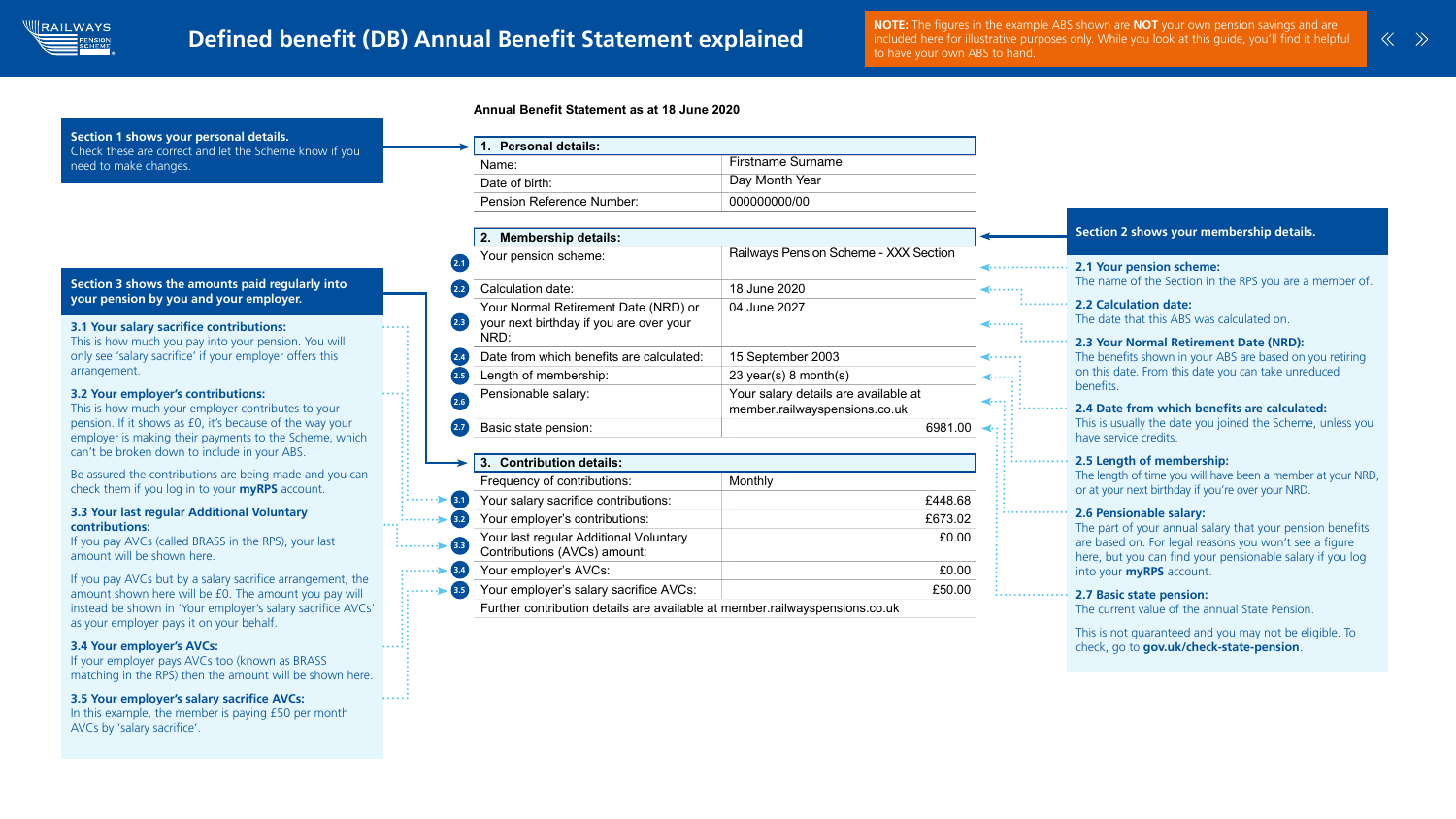

. . . . . . . .

## 4.1 Lump sum and yearly pension:

This is the estimated value of your basic pension and lump sum at your NRD. When you retire, there are options to choose a different lump sum and pension amount, and examples of these options are shown next in your ABS.

### 4.2 Estimated value of your BRASS funds:

This is the latest available valuation of your AVC (BRASS) funds, if you have them, on the date of this ABS.

### Section 4 shows your estimated benefits at your NRD and example options.

The amount is not fixed in either scenario and depends on your Scheme rules and contributions.

The figures in the example ABS shown are NOT your own pension savings and are not the example ABS shown are NOT your own pension savings and are included here for illustrative purposes only. While you look at this guide, you'll find it helpful to have your own ABS to hand.

|                     | 4. Estimated value of your benefits at your Normal Retirement Date (NRD) or your<br>next birthday if you are over your normal retirement age: |                               |            |                  |                                                                                                                                                         |
|---------------------|-----------------------------------------------------------------------------------------------------------------------------------------------|-------------------------------|------------|------------------|---------------------------------------------------------------------------------------------------------------------------------------------------------|
|                     | <b>Basic pension benefits before options:</b>                                                                                                 |                               |            |                  |                                                                                                                                                         |
|                     | £34146.51<br>Lump sum                                                                                                                         |                               |            |                  |                                                                                                                                                         |
| (4.1)               | £18625.11<br>Yearly pension                                                                                                                   |                               |            |                  |                                                                                                                                                         |
| (4.2)               | Estimated value of your BRASS funds at 16<br><b>June 2020</b>                                                                                 |                               | £3043.57   |                  | Examples of other options for taking your benefits at                                                                                                   |
|                     | Options available when you take your benefits:                                                                                                |                               |            |                  | retirement.<br>You can find out more in the 'Planning for Retirement'                                                                                   |
|                     | A maximum tax free lump sum and a                                                                                                             | Lump sum                      | £93104.06  |                  | section of the member website.                                                                                                                          |
| (4.3)               | minimum yearly pension (including current<br>total BRASS funds)                                                                               | Yearly pension                | £13965.61  |                  | 4.3 Maximum and minimum tax free lump sum:                                                                                                              |
| (4.4)               | $34.7\%$<br>Lifetime Allowance usage if taking the<br>maximum lump sum option:                                                                |                               |            |                  | It's up to you to choose how much lump sum you want<br>to take at retirement. The examples in your ABS show the                                         |
|                     | <b>OR</b>                                                                                                                                     |                               |            |                  | amounts if you take:                                                                                                                                    |
|                     | A minimum tax free lump sum and a<br>maximum yearly pension (including current)<br>total BRASS funds)                                         | Lump sum                      | £3043.57   |                  | • maximum tax free lump sum and a smaller yearly                                                                                                        |
| 4.3                 |                                                                                                                                               | Yearly pension                | £21470.65  |                  | pension<br>minimum tax free lump sum and larger yearly pension.                                                                                         |
| $\overline{4.4}$    | Lifetime Allowance usage if taking the<br>minimum lump sum option:                                                                            | 40.29%                        |            |                  | <b>4.4 Lifetime Allowance usage:</b><br>The Lifetime Allowance (LTA) is the total amount of pension                                                     |
| $\left( 4.5\right)$ | Death in employment if you die before claiming your benefits:                                                                                 |                               |            |                  | savings you can make in your lifetime without getting an                                                                                                |
|                     | A lump sum and a dependant's pension                                                                                                          | Lump sum                      | £233395.57 |                  | extra tax charge. These figures show what percentage of<br>your LTA you would use, if you took your benefits in this way.                               |
|                     | (including current total BRASS funds)                                                                                                         | Yearly dependant's<br>pension | £9313.58   | $\blacksquare$ . | <b>4.5 Death benefits:</b>                                                                                                                              |
| 4.5                 | Death benefits if you die after you start receiving your benefits:                                                                            |                               |            |                  | Membership of the RPS includes death benefits and<br>examples of these are shown here.                                                                  |
|                     |                                                                                                                                               | Yearly dependant's<br>pension | £9313.58   |                  | If you die while still working for your employer, or before                                                                                             |
| (4.6)               | Your preserved benefits if you were to leave employment now:                                                                                  |                               |            |                  | you claim your benefits, a tax-free, cash lump sum benefit<br>and a dependant's pension may be paid by the Trustee.                                     |
|                     | A reduced lump sum and a yearly pension                                                                                                       | Lump sum                      | £24127.78  |                  |                                                                                                                                                         |
|                     |                                                                                                                                               | Yearly pension                | £13248.08  |                  | If you die after you've started claiming your benefits, a<br>dependant's pension will normally be paid by the Trustee in<br>line with the Scheme rules. |
|                     |                                                                                                                                               |                               |            |                  | The amount is not fixed in either scenario and depends on                                                                                               |

Your employer's AVCs: £0.000 percent and the employer's AVCs: £0.000 percent and the employer's AVCs: £0.000 p<br>The employer's AVCs: £0.000 percent and the employer's AVCs: £0.000 percent and the employer's AVCs: £0.000 pe

### 4.6 Your preserved benefits:

If you were to leave work now, these are the benefits you would get on your retirement. These would include any AVCs you have made.





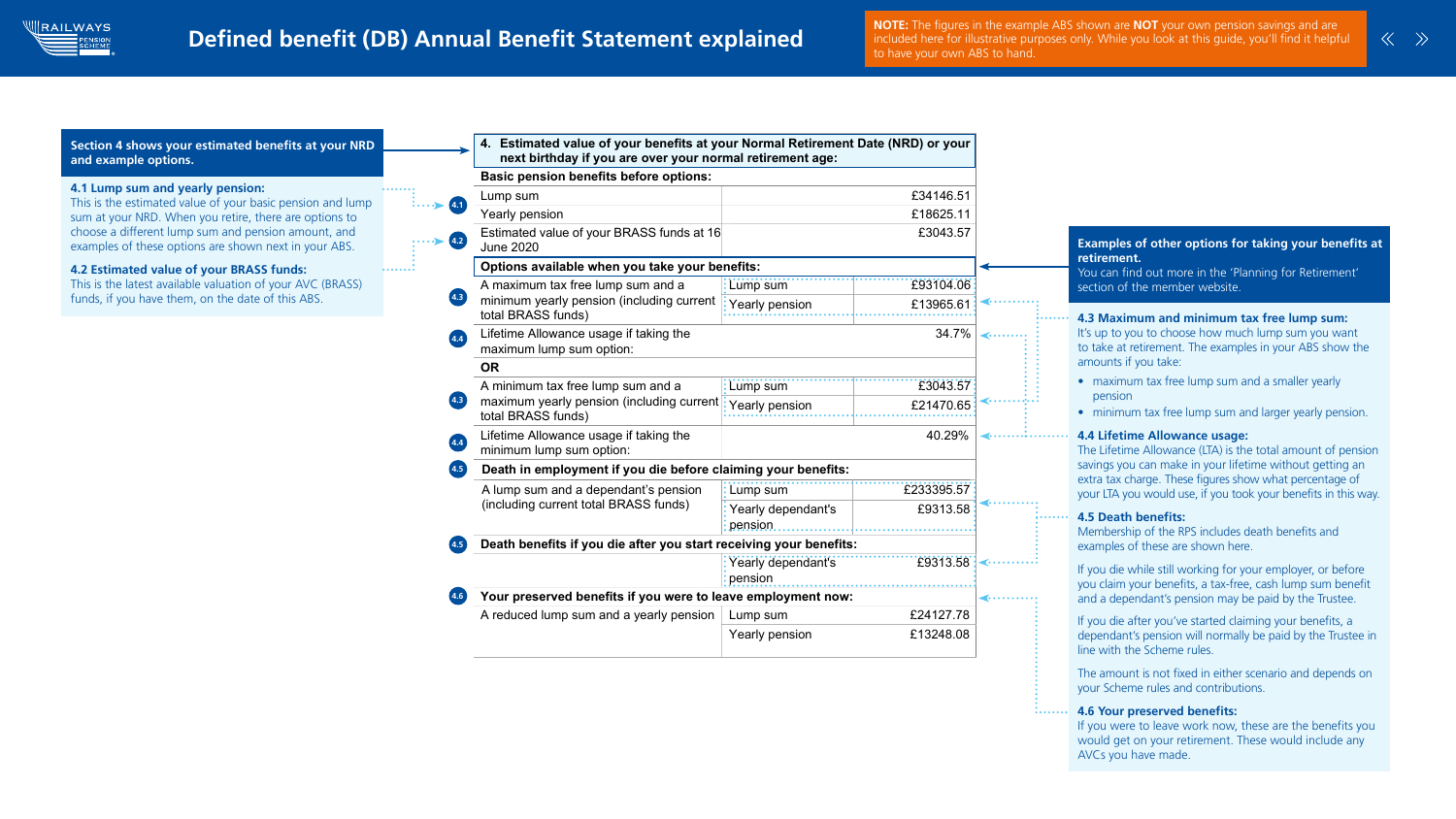

## Defined benefit (DB) Annual Benefit Statement explained

|            | (%)                                                  | <b>Percentage of total AVC contributions</b>                                            |
|------------|------------------------------------------------------|-----------------------------------------------------------------------------------------|
| (Long      |                                                      | 100%                                                                                    |
| Total:     |                                                      | 100%                                                                                    |
| r.         | rvestment fund choices, please use the contact       |                                                                                         |
|            |                                                      |                                                                                         |
|            | 60                                                   |                                                                                         |
|            |                                                      |                                                                                         |
|            | ase use the contact details provided in the covering |                                                                                         |
|            |                                                      |                                                                                         |
|            | ts in your PRA:                                      |                                                                                         |
|            | <b>Unit price</b><br>at statement date               | Value<br>at statement date                                                              |
|            | £16.882780                                           | £3043.57                                                                                |
|            |                                                      |                                                                                         |
|            | <b>Total PRA value:</b>                              | £3043.57                                                                                |
|            |                                                      |                                                                                         |
| nefits (%) | ture assumed investment<br>turns for projected       | <b>Future Assumed</b><br>Annual<br><b>Management</b><br><b>Charge (AMC) for</b><br>fund |





NOTE: The figures in the example ABS shown are NOT your own pension savings and are included here for illustrative purposes only. While you look at this guide, you'll find it helpful to have your own ABS to hand.